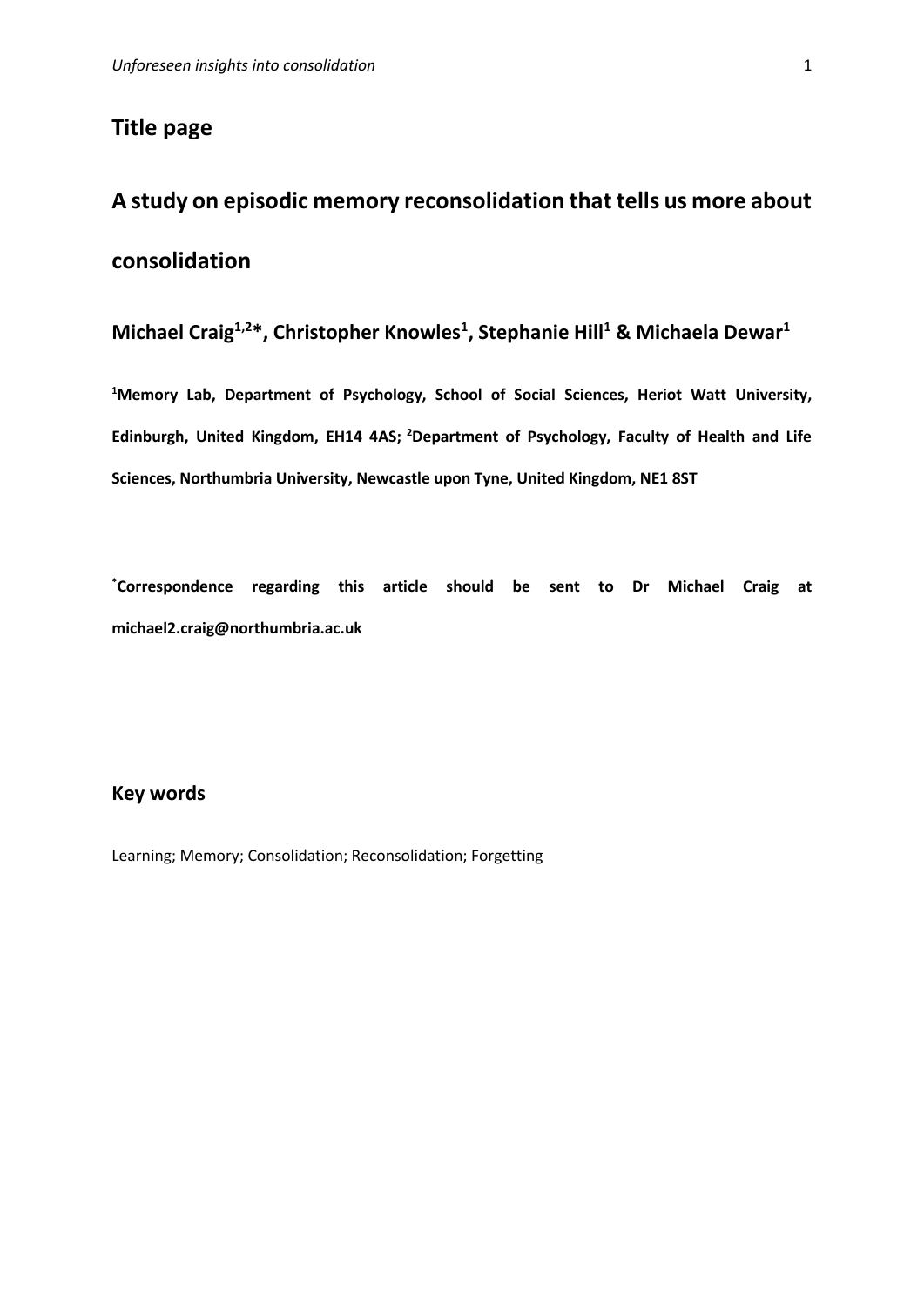#### **Abstract**

Awake quiescence immediately after encoding is conducive to episodic memory *consolidation*. Retrieval can render episodic memories labile again, but *reconsolidation* can modify and re-strengthen them. It remained unknown whether awake quiescence *after retrieval* supports episodic memory reconsolidation. We sought to examine this question via an object-location memory paradigm. We failed to probe the effect of quiescence on reconsolidation, but we did observe an unforeseen 'delayed' effect of quiescence on *consolidation*. Our findings reveal that the beneficial effect of quiescence on episodic memory consolidation is not restricted to immediately following encoding but can be achieved at a delayed stage and even following a period of task engagement.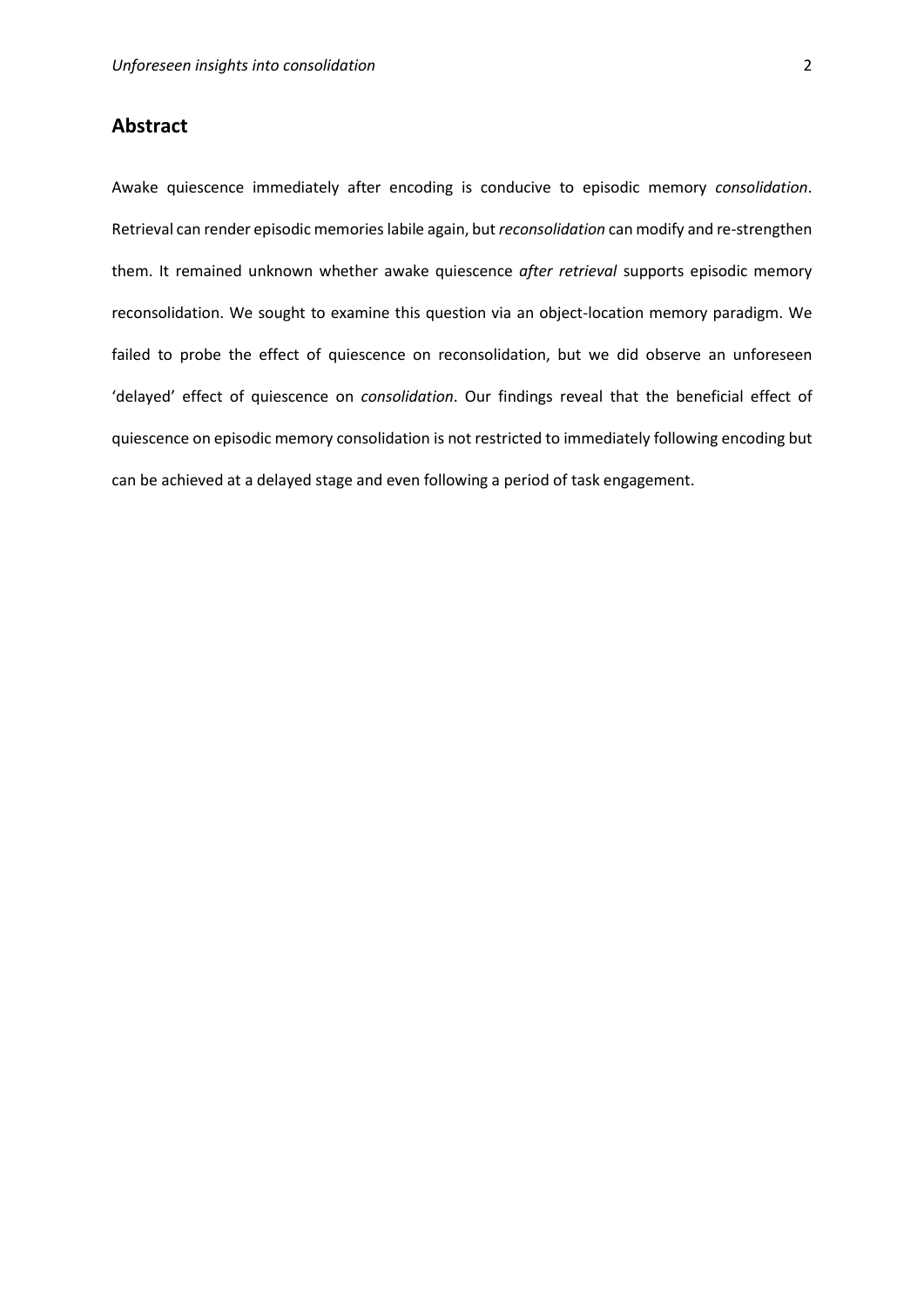For labile new memories to be remembered they must be consolidated, i.e. strengthened and stabilised, over time (Wixted 2004; Dudai 2004). Extensive research demonstrates that post-encoding sleep and awake quiescence (quiet rest) are conducive to human episodic memory consolidation (Ferrara et al. 2008; Dewar et al. 2012; Craig and Dewar 2018; Mercer 2015; Sacripante et al. 2019; Brokaw et al. 2016; Craig et al. 2019; Wamsley et al. 2010; Clemens et al. 2005; Lahl et al. 2008; Gaskell et al. 2014; Dewar et al. 2014). Sleep and wakeful rest are hypothesised to support consolidation by providing a state of reduced sensory input and task engagement (Mednick et al. 2011; Wixted 2004; Hasselmo 1999; Dewar et al. 2012; Craig and Dewar 2018; Craig et al. 2019; Dewar et al. 2014).

Memories are not destined to remain fixed and unmodifiable once consolidated. An increasing body of evidence suggests that the cueing or retrieval of consolidated memories, e.g. via internally or externally generated exposure to learned materials (Wichert et al. 2011; Agren 2014), can return such memories into a labile state (Schwabe et al. 2014; McKenzie and Eichenbaum 2011; Dudai and Eisenberg 2004). These re-labilized memories are thought to require a process of 'reconsolidation' (Rodriguez et al. 1993; Przybyslawski and Sara 1997) in order to re-stabilise and persist. Evidence for reconsolidation in humans comes from research demonstrating that memories can be disrupted and/or updated by the application of treatments shortly following their retrieval. This includes (i) the disruption and modification of episodic memories via the presentation of similar/related materials (Hupbach et al. 2007; Loftus 2005), (ii) a reduction in the number of traumatic memory intrusions following post-retrieval engagement in visuospatial tasks (James et al. 2015; Deeprose et al. 2012; Hagenaars et al. 2017), and (iii) the extinction of fear memories and increased forgetting of emotional memories via the administration of pharmaceuticals and electrophysiological stimulation (Debiec and Ledoux 2004; Cahill et al. 1994; Kroes et al. 2014). In all cases, the effect of post-retrieval treatment is seen only for memories that are *retrieved* (e.g. via a memory test or cue) prior to the treatment. Memories that were *not retrieved* (i.e. controls) are unaffected, indicating that the treatment hampered reconsolidation specifically.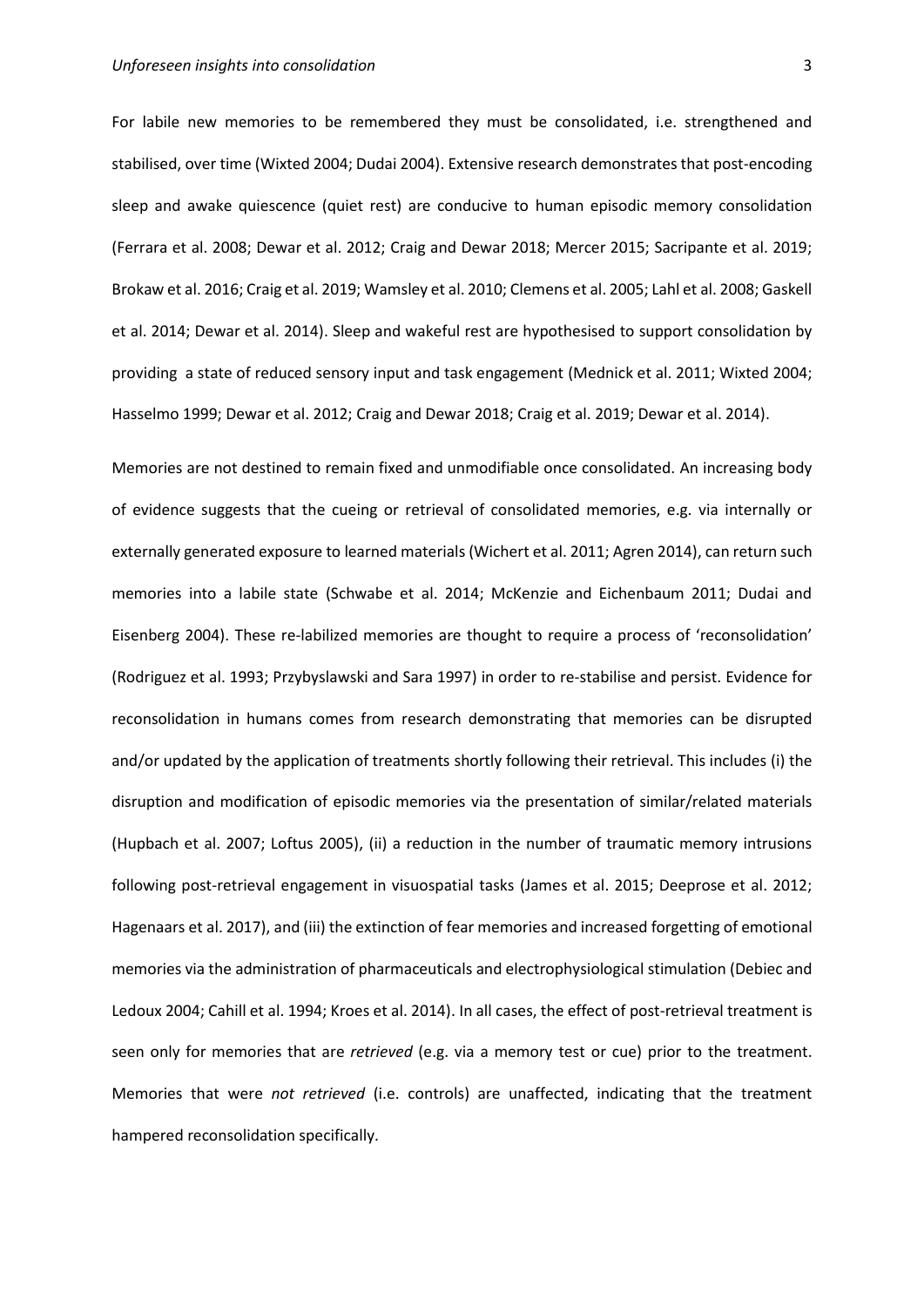Episodic memory reconsolidation can also be enhanced. Of particular interest to our paper is the finding that reconsolidation, like consolidation, benefits from sleep. If recently or remotely-encoded episodic memories are reactivated before an extended period of sleep, the reactivated memories are protected against further forgetting (for reviews see: Dudai, 2012; Spiers & Bendor, 2014; Stickgold & Walker, 2007). Moreover, even naps benefit reconsolidation. It has been shown that a short 40-minute nap period facilitated the reconsolidation of remote memories, whereas recently encoded memories did not benefit at all (Klinzing et al. 2016). It is possible that, as is the case for consolidation, sleep is conducive to reconsolidation because it provides a *state of reduced cognitive engagement and sensory input* (Mednick et al. 2011; Wixted 2004; Hasselmo 1999; Dewar et al. 2012). If so, awake quiescence, which has this in common with sleep, should also be conducive to reconsolidation.

In the study reported here, we examined whether a period of awake quiescence following retrieval protects episodic memories from further forgetting by facilitating their reconsolidation. To this end, we combined a computerised item-location memory test with a modified version of our established consolidation paradigm, which compares between-subject effects of post-encoding rest vs. task engagement on recently encoded memories (e.g., Dewar et al., 2012). Item-location memory tests have previously been sensitive to the effects of post-retrieval (reconsolidation) manipulations, including sleep (e.g. Klinzing et al., 2016) hence, subtle differences in memory scores can be recorded. Figure 1 provides an overview of the procedure. Sixty young adults (mean age = 21.47 years, SD = 1.79 years; 26M:34F) were sequentially presented photos of 60 everyday items in unique locations on a 22-inch touchscreen computer monitor. Immediately after each object's presentation, participants were asked to recall the object's location via a touchscreen response as part of a 'short-term spatial memory test' (encoding). They were unaware that they would perform subsequent long-term memory tests pertaining to the locations of these items. Location memory for half ( $N = 30$ ) of the encoded items ('retrieved items') was probed in a *first delayed recall test* that occurred after a 10-minute delay filled with a visual spot-the-difference game (Dewar et al. 2012). There was no overlap between encoded photos and spot-the-difference game stimuli. The first delayed recall test was followed by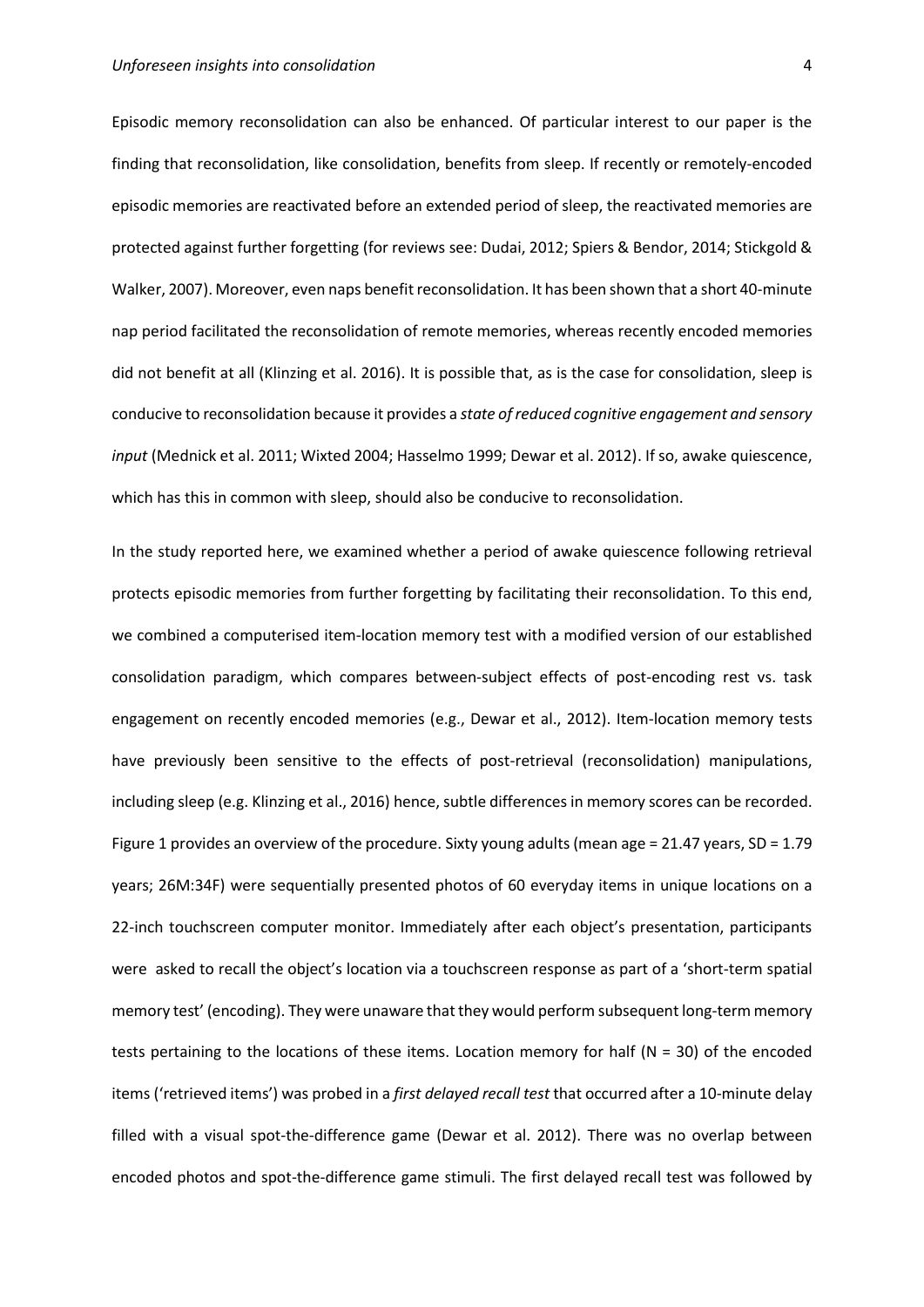one of two post-retrieval 10-minute delay periods: (i) awake quiescence (quiet resting under strict conditions of minimal sensory input in a dimly lit room) (N = 30 participants), or (ii) a further filler task (a spot-the difference game comprising different stimuli to earlier, Dewar et al., 2012) (N = 30 participants). Memory for the location of all 60 encoded items was then probed via a *second delayed recall test*. This test included the 30 items that were probed during the first delayed recall test (retrieved items) and the 30 control items that were not probed during the first delayed recall test (non-retrieved items). Our key measure was the distance of error (cm) between the initially presented locations of the everyday objects during encoding, and the recalled location during the first and second delayed recall tests. We also recorded the time that participants took to respond as well as confidence ratings during encoding and the first and second delayed recall tests. Analyses were performed using SPSS 19 using ANOVAs, RM ANOVAs and follow up t-tests that were employed to investigate possible between-group differences. See Supplementary Materials for detailed methods.

Given that our manipulation occurred during the post-retrieval delay, we expected groups to be matched in their encoding, post-encoding delay task, and first delayed memory test. Crucially, if postretrieval awake quiescence is conducive to episodic memory reconsolidation, then those who experience awake quiescence after the first delayed recall test should demonstrate less forgetting of 'retrieved' items (smaller distances of error scores) in the second delayed recall test relative to those who experience the filler task after the first delayed recall test. Given that 'control' items were not retrieved during the first delayed recall test immediately prior to our experimental manipulation (postretrieval quiescence vs. task), we predicted that memory (distance of error scores) for control items should be matched between groups in the second delayed recall test.

#### <<INSERT FIGURE 1 ABOUT HERE>>

Data from two participants (perceptual task group) were lost due to technical issues. Thus, the following analyses report data from 58 participants (quiescence group: N = 30, perceptual task group: N = 28). The two groups were well matched in their backgrounds and performance of the post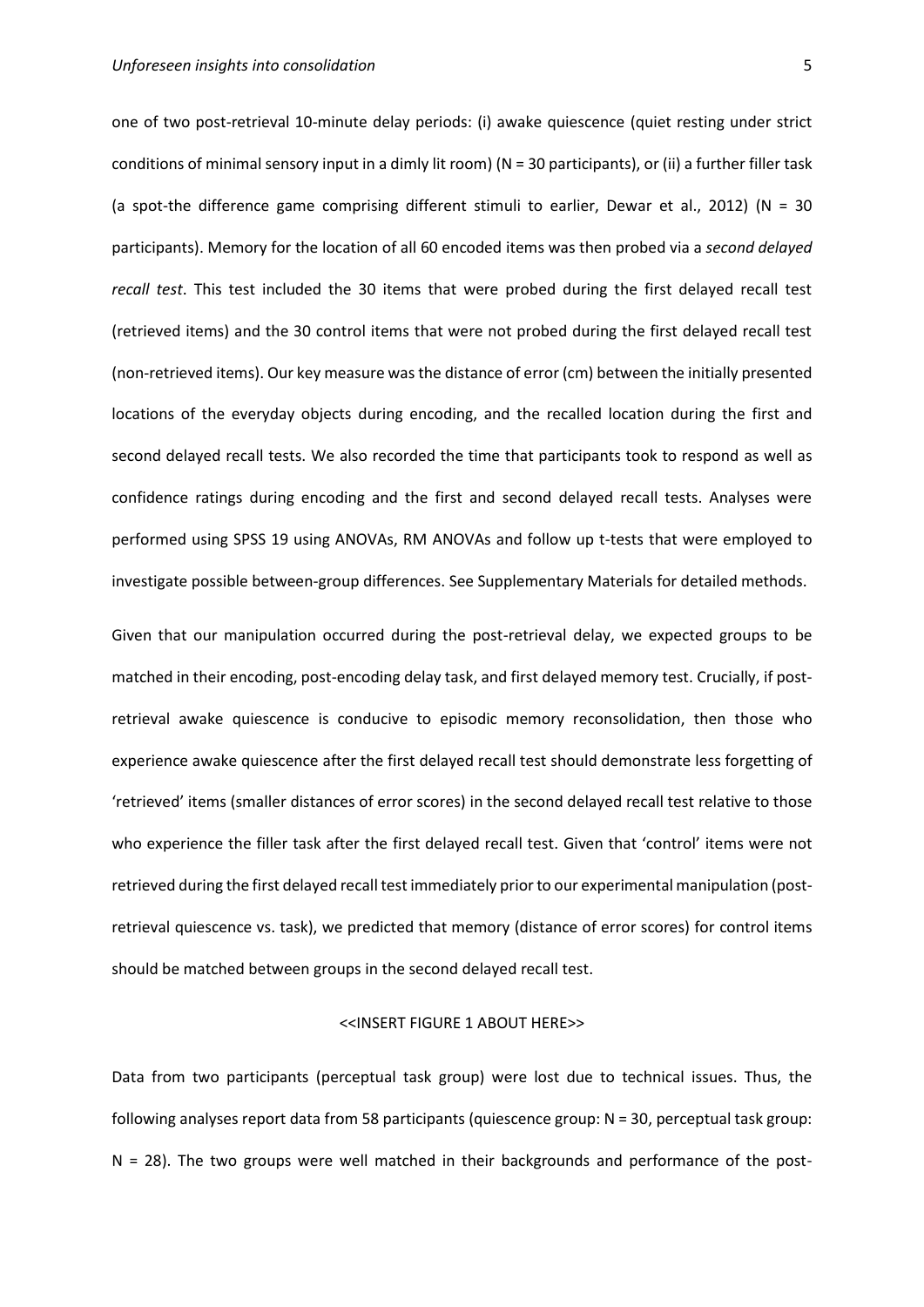encoding delay task (spot-the-difference game) (see Supplementary Materials). Moreover, as expected, the two groups were well matched in all memory measures occurring *prior to* our experimental manipulation. Specifically, we found no significant main effect of group in the mean distance of error (cm) during (i) encoding of the items (quiescence: mean = 1.84 cm, SD = 0.57; perceptual task: mean = 2.00 cm, SD = 0.47; F(1,56) = 1.303, p = .259,  $np^2$  = .023), (ii) the first delayed recall test of the 30 'retrieved' items (quiescence: mean = 13.36 cm, SD = 3.37; perceptual task: mean  $= 14.17$  cm, SD = 3.67; F(1,56) = 0.775, p = .383,  $np^2 = .014$ ), or (iii) the response times and confidence ratings in the first delayed recall test (see Supplementary Materials).

The second delayed recall test was completed immediately following our experimental manipulation, where participants experienced 10 minutes of either (i) awake quiescence  $(N = 30$  participants), or (ii) ongoing sensory input and cognitive engagement via an unrelated perceptual task (a different spotthe-difference game; Dewar et al., 2012) (N = 30 participants). This delayed recall test included the 30 items that were probed during the first delayed recall test (retrieved items) and the 30 control items that were not probed during the first delayed recall test (non-retrieved items). A RM ANOVA comprising within-subject factor *item type* (retrieved vs. non-retrieved) and between-subject factor *group* (awake quiescence vs. perceptual task) revealed no significant main effect of group in distance of error scores (cm) (F(1,56) = 0.686, p = .411,  $np^2$  = .012). We did however find a significant main effect of item type (retrieved vs. non-retrieved) (F(1,56) = 14.138, p < .001,  $np^2$  = .202) because, overall, the distance of error (cm) was larger for non-retrieved (mean = 14.56 cm, SD = 3.49 cm) than retrieved (mean = 13.36 cm, SD = 3.38 cm) items. There was a significant interaction between group (awake quiescence vs. perceptual task) and item type (retrieved vs. non-retrieved) (F(1,56) = 4.561, p  $= .037, \eta\rho^2 = .075$ ).

Paired t-tests revealed that the above interaction emerged because, in the perceptual task group, the distance of error was significantly larger for non-retrieved (mean = 15.27, SD = 3.32 cm) than retrieved (mean = 13.37 cm, SD = 3.64 cm) items (t(27) = -5.05,  $p < .001$ ; see Figure 2). This significant finding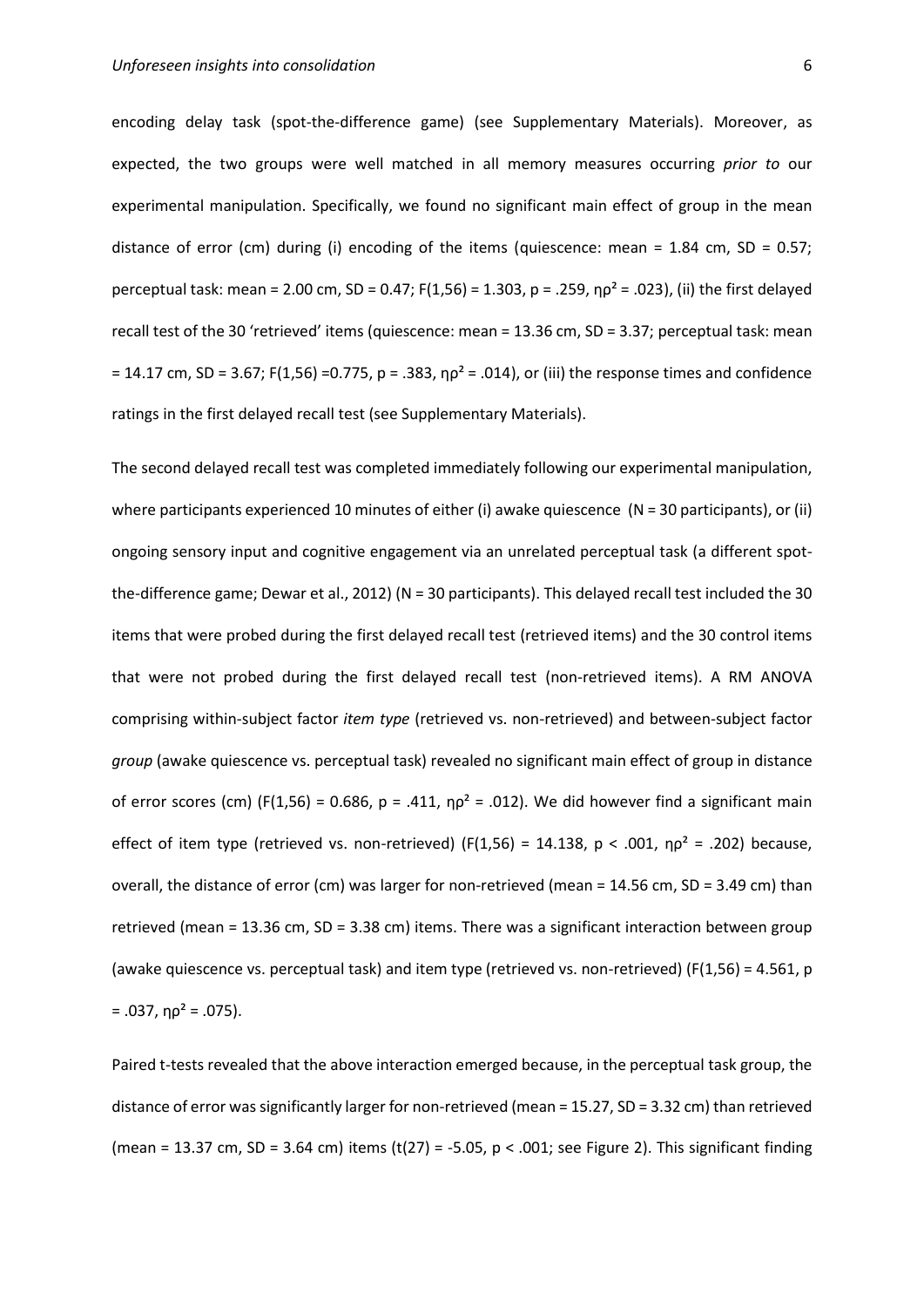survived Bonferroni correction for multiple comparisons (alpha level of .050 / four comparisons = corrected alpha level of .013). This was not the case in the quiescence group, where no significant item type difference was observed (retrieved: mean = 13.36 cm, SD = 3.49 cm; non-retrieved: mean = 13.89 cm, SD = 3.26 cm; t(29) = -1.018, p = .317). Independent t-tests revealed no effect of delay group in the distance of error for retrieved items (quiescence: mean = 13.36 cm, SD = 3.49 cm; task: mean = 13.37, SD = 3.33; t(56) = -0.008, p = .994) or non-retrieved items (quiescence: mean = 13.88 cm, SD = 3.26 cm; task: mean = 15.27 cm, SD = 3.64 cm; t(56) = -1.530, p = .132). The groups were matched in their second delayed recall test response times and confidence ratings (see Supplementary Materials).

#### <<INSERT FIGURE 2 ABOUT HERE>>

Our data reveal comparable delayed recall performance for recently retrieved photo locations in participants who rested quietly after retrieval and those who played a spot-the-difference game after retrieval (see 'retrieved' data in Figure 2). Although these findings could suggest that awake quiescence had no effect on the reconsolidation of photo-location memories, methodological shortfalls (discussed below) render this conclusion unlikely. However, we did find an unforeseen beneficial effect of quiescence for non-retrieved vs. retrieved photo locations: those who experienced the spot-the-difference game in the second delay phase demonstrated significant forgetting of nonretrieved items relative to retrieved items, whereas those who experienced awake quiescence in the second delay phase did not demonstrate such forgetting (see 'non-retrieved' data in Figure 2). We discuss these two key findings in turn.

Why did we not observe any effects of post-retrieval awake quiescence on reconsolidation in our study? One possibility is that, unlike sleep, awake quiescence simply does not benefit reconsolidation. A much more likely possibility is that methodological shortfalls mean that our study did not in fact probe reconsolidation. This may be true for a few reasons. First, sometimes, retrieval is not sufficient to reactivate memories and reintroduce them into a labile state (e.g. Cammarota et al., 2004; Forcato et al., 2009). In fact, the *protective* effect of retrieval against forgetting is well documented, even over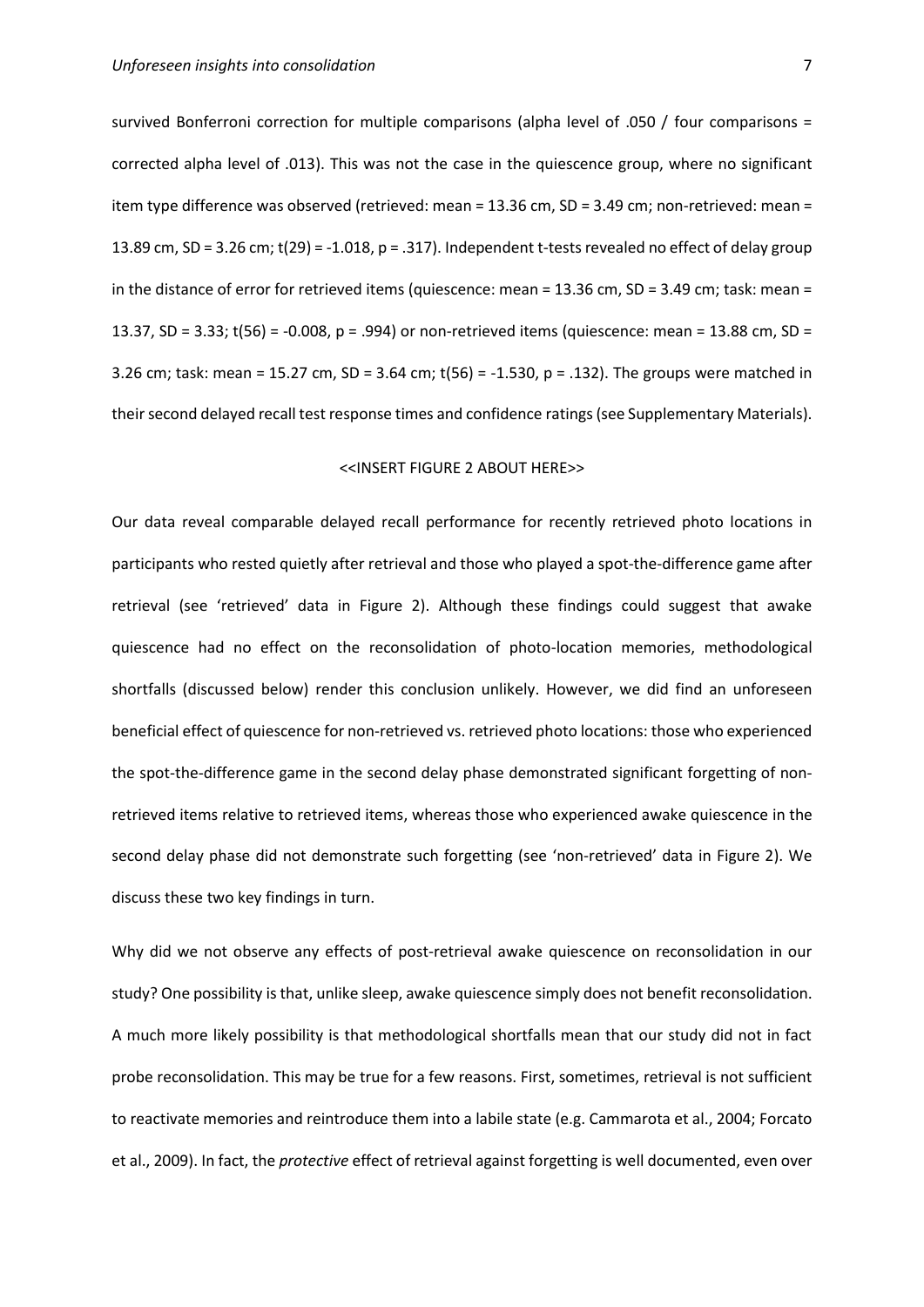a delay of a few minutes (Karpicke and Roediger 2008; Roediger and Butler 2011), possibly because it provides a 'fast route to consolidation' of new memories (Antony et al. 2017). Notwithstanding the power of retrieval to boost memory, the research discussed earlier shows that memories reactivated via retrieval can (still) benefit from post-retrieval sleep. Do these studies differ from our own with regards to memory reactivation? Possibly. Reactivation in our study occurred after a short delay (10 minutes). It is possible that retrieval was so effective at protecting against forgetting in our study because it occurred shortly after encoding and during the initial consolidation of memory traces. Indeed, studies investigating the role of different treatments (e.g. sleep, pharmaceuticals) in reconsolidation typically require participants to retrieve previously encoded memories after a much longer delay period (several hours to days). After lengthy delays such as those, encoded memories would be expected to have completed initial consolidation, or at least be much further along in the consolidation process than in our study. The 10-minute delay in our study might simply have been too short for memories to consolidate sufficiently to be re-labilized again. As a result, retrieval might have simply strengthened memories against forgetting and did not sufficiently return them to a labile state. These methodological shortfalls mean that our study is unlikely to have probed reconsolidation effectively. Therefore, we cannot conclude whether post-retrieval awake quiescence benefits the reconsolidation of episodic memories.

How can we explain the unforeseen finding that 'post-retrieval' awake quiescence protected against subsequent forgetting for non-retrieved (control) items, which were not probed in the first delayed recall test? Our data reveal an effect of delayed rest that was on par with the overall beneficial effect of retrieval-mediated memory reactivation (i.e. the well-established effect of retrieval practice – see above). The findings suggest that in the task group, the lack of reactivation for non-retrieved items in the first delayed recall test negatively affected these memories. However, in the quiescence group, this lack of reactivation was offset by *delayed* rest, which seemingly had a similarly beneficial effect on non-retrieved memories. It is unlikely that this benefit of delayed rest can be explained by intentional rehearsal. The occurrence of quiet rest after a 10-minute filled delay, as opposed to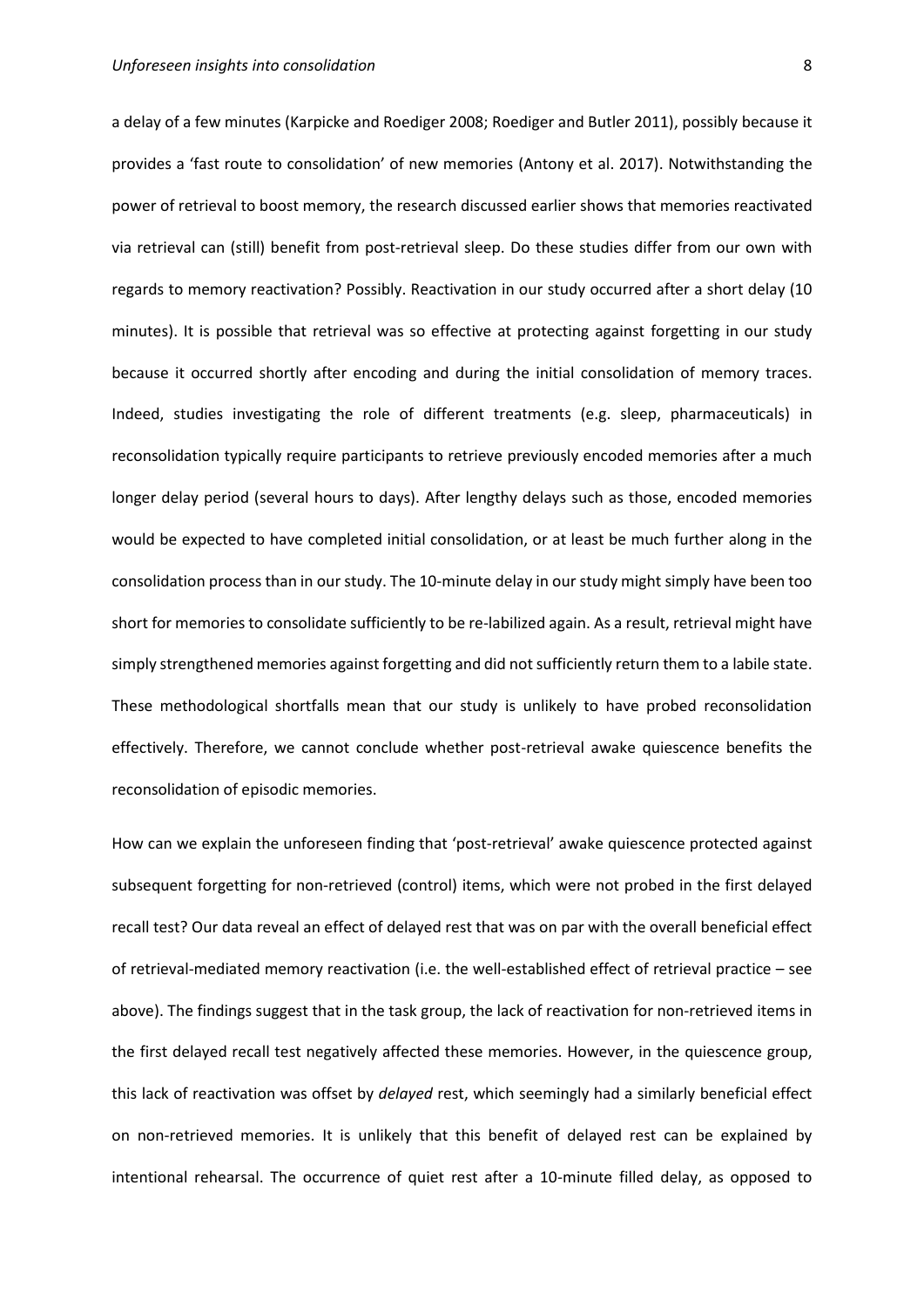immediately after encoding, makes it unlikely that participants rehearsed the non-retrieved items during the rest period because they would require explicit knowledge that they had been tested on only half of the encoded items in the first delayed recall test and spend their time rehearsing what they could recall from the subset of items that were not tested. While this does not rule out rehearsal completely, our findings reinforce recent data (e.g., Dewar et al. 2014) showing that rest-related enhancements in memory cannot simply be explained by intentional rehearsal. A consolidation account can provide a more likely explanation.

Previous research on the beneficial effect of awake quiescence on memory has focused on *immediate* rest, i.e. rest periods occurring immediately following encoding (Craig and Dewar 2018; Craig et al. 2015, 2016; Dewar et al. 2012, 2007, 2014; Brokaw et al. 2016; Mercer 2015; Humiston and Wamsley 2018; Sacripante et al. 2019). The rationale for this focus has been that new memories are most labile upon their initial formation (Wixted and Cai 2013; Mednick et al. 2011), and thus, supportive or disruptive interventions applied during this time should be most effective. The findings of the current study suggest that the effect of awake quiescence is sufficiently powerful to influence new memories even 10 – 20 minutes after encoding, i.e. when memories have – presumably – benefited from some initial consolidation and are no longer highly labile. Moreover, they indicate that awake quiescence can support the consolidation of new memories even if the awake quiescence occurs after a period of task engagement rather than immediately after encoding. The latter hypothesis resonates with the view that consolidation is an opportunistic process (Mednick et al. 2011) and raises interesting questions about how late the onset of rest would need to be for rest to no longer facilitate the consolidation of new memories. This remains to be established, but we predict that the benefit of quiescence should diminish in accordance with increasing delay in the onset of the rest period as memories are increasingly stabilised through consolidation that occurs independently of that during intentional rest. Investigation of this question may provide insights into the initial timeline of episodic memory consolidation, which is characterised poorly. Thus, more work is required to establish if a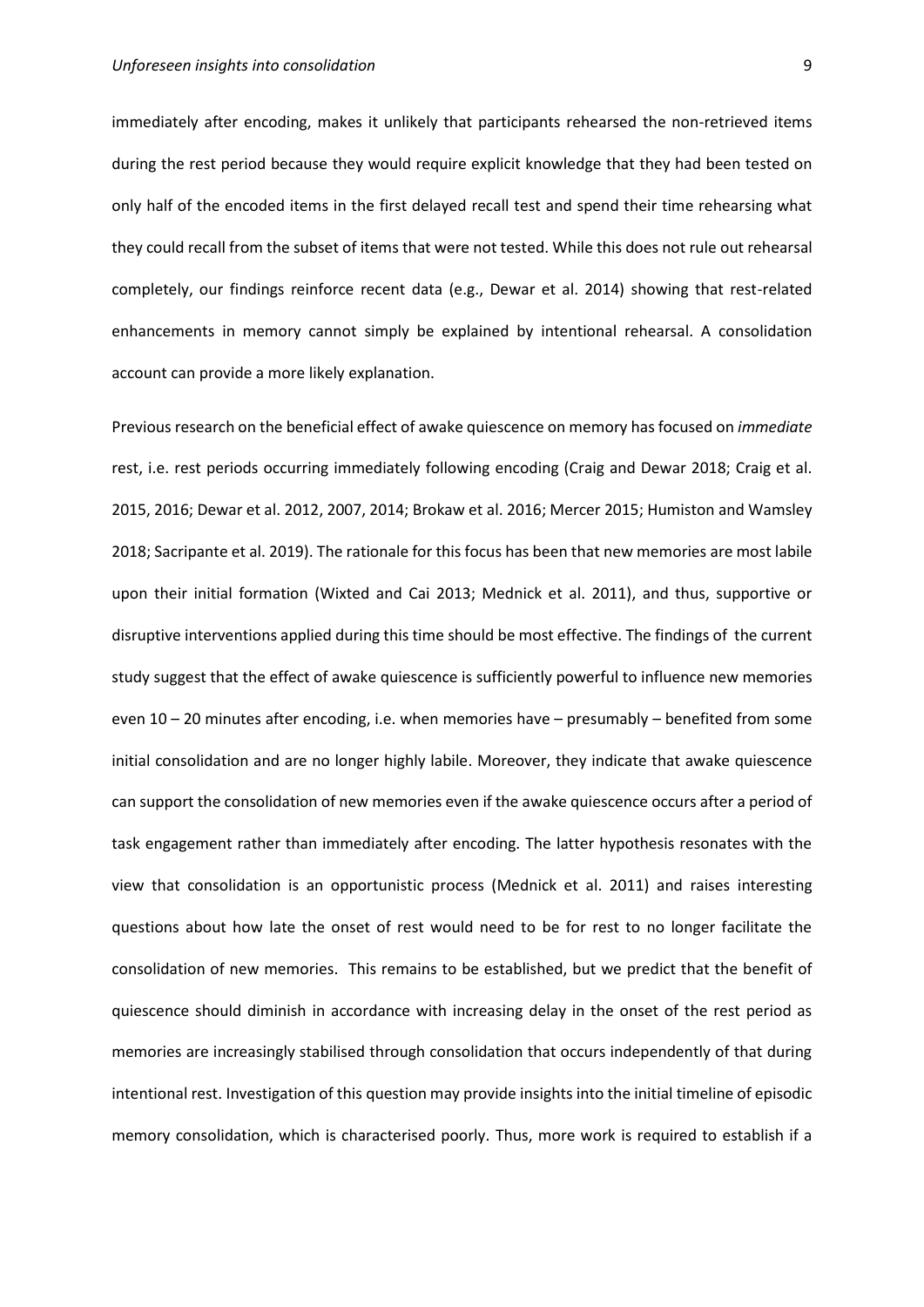relationship exists between the precision of item location memory and the time lag between initial encoding and post encoding quiescence.

In summary, methodological shortfalls mean that we failed to probe the possible effect of awake quiescence on episodic memory reconsolidation. Nonetheless, we unexpectedly revealed that awake quiescence following encoding reduces forgetting, even when experienced at a delayed point in time and following a period of task engagement. This finding indicates that awake quiescence need not commence immediately following encoding to benefit memory consolidation, at least for objectlocation memories. Further investigation and independent replication of this effect are required to better understand the underlying mechanisms and implications of our unexpected finding.

#### **References**

Agren T. 2014. Human reconsolidation: A reactivation and update. *Brain Res Bull* **105**: 70–82.

- Antony JW, Ferreira CS, Norman KA, Wimber M. 2017. Retrieval as a Fast Route to Memory Consolidation. *Trends Cogn Sci* **21**: 573–576.
- Brokaw K, Tishler W, Manceor S, Hamilton K, Gaulden A, Parr E, Wamsley EJ. 2016. Resting state EEG correlates of memory consolidation. *Neurobiol Learn Mem* **130**: 17–25.
- Cahill L, Prins B, Weber M, McGaugh JL. 1994. Beta-adrenergic activation and memory for emotional events. *Lett to Nat* **371**.
- Cammarota M, Bevilaqua LRM, Medina JH, Izquierdo I. 2004. Retrieval Does Not Induce Reconsolidation of Inhibitory Avoidance Memory. *Learn Mem* **11**: 572–578.
- Clemens Z, Fabó D, Halász P. 2005. Overnight verbal memory retention correlates with the number of sleep spindles. *Neuroscience* **132**: 529–535.

Craig M, Dewar M. 2018. Rest-related consolidation protects the fine detail of new memories. *Sci*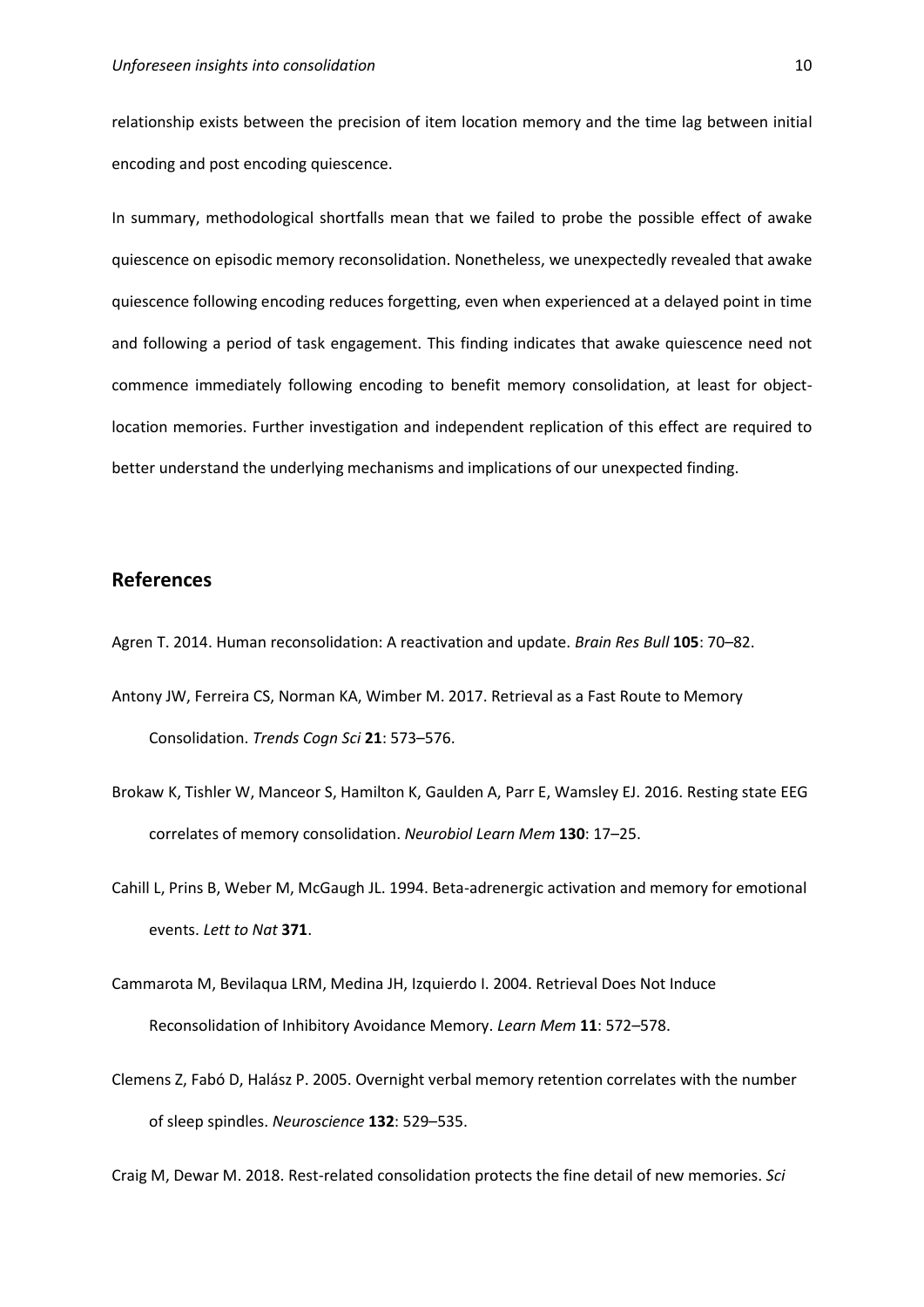*Rep* **8**: 1–9.

- Craig M, Dewar M, Della Sala S, Wolbers T. 2015. Rest boosts the long-term retention of spatial associative and temporal order information. *Hippocampus* **25**: 1017–1027.
- Craig M, Dewar M, Harris MA, Della Sala S, Wolbers T. 2016. Wakeful rest promotes the integration of spatial memories into accurate cognitive maps. *Hippocampus* **26**: 185–193.
- Craig M, Wolbers T, Strickland S, Achtzehn J, Dewar M. 2019. Rapid improvement of cognitive maps in the awake state. *Hippocampus* **29**: 862–868.
- Debiec JD, Ledoux JE. 2004. Disruption of reconsolidation but not consolidation of auditory feat conditioning by noradrenergic blockade in the amygdala. **129**: 267–272.
- Deeprose C, Zhang S, Dejong H, Dalgleish T, Holmes EA. 2012. Imagery in the aftermath of viewing a traumatic film: Using cognitive tasks to modulate the development of involuntary memory. *J Behav Ther Exp Psychiatry* **43**: 758–764.
- Dewar M, Alber J, Butler C, Cowan N, Della Sala S. 2012. Brief Wakeful Resting Boosts New Memories Over the Long Term. *Psychol Sci* **23**: 955–960.
- Dewar M, Alber J, Cowan N, Sala S Della. 2014. Boosting long-term memory via wakeful rest: Intentional rehearsal is not necessary, consolidation is sufficient. *PLoS One* **9**.
- Dewar M, Cowan N, Della Sala S. 2007. Forgetting due to retroactive interference: a fusion of Müller and Pilzecker's (1900) early insights into everyday forgetting and recent research on anterograde amnesia. *Cortex* **43**: 616–634.
- Dudai Y. 2004. The Neurobiology of Consolidations, Or, How Stable is the Engram? *Annu Rev Psychol* **55**: 51–86.

Dudai Y. 2012. The Restless Engram: Consolidations Never End. *Annu Rev Neurosci* **35**: 227–247.

Dudai Y, Eisenberg M. 2004. Rites of passage of the engram: Reconsolidation and the lingering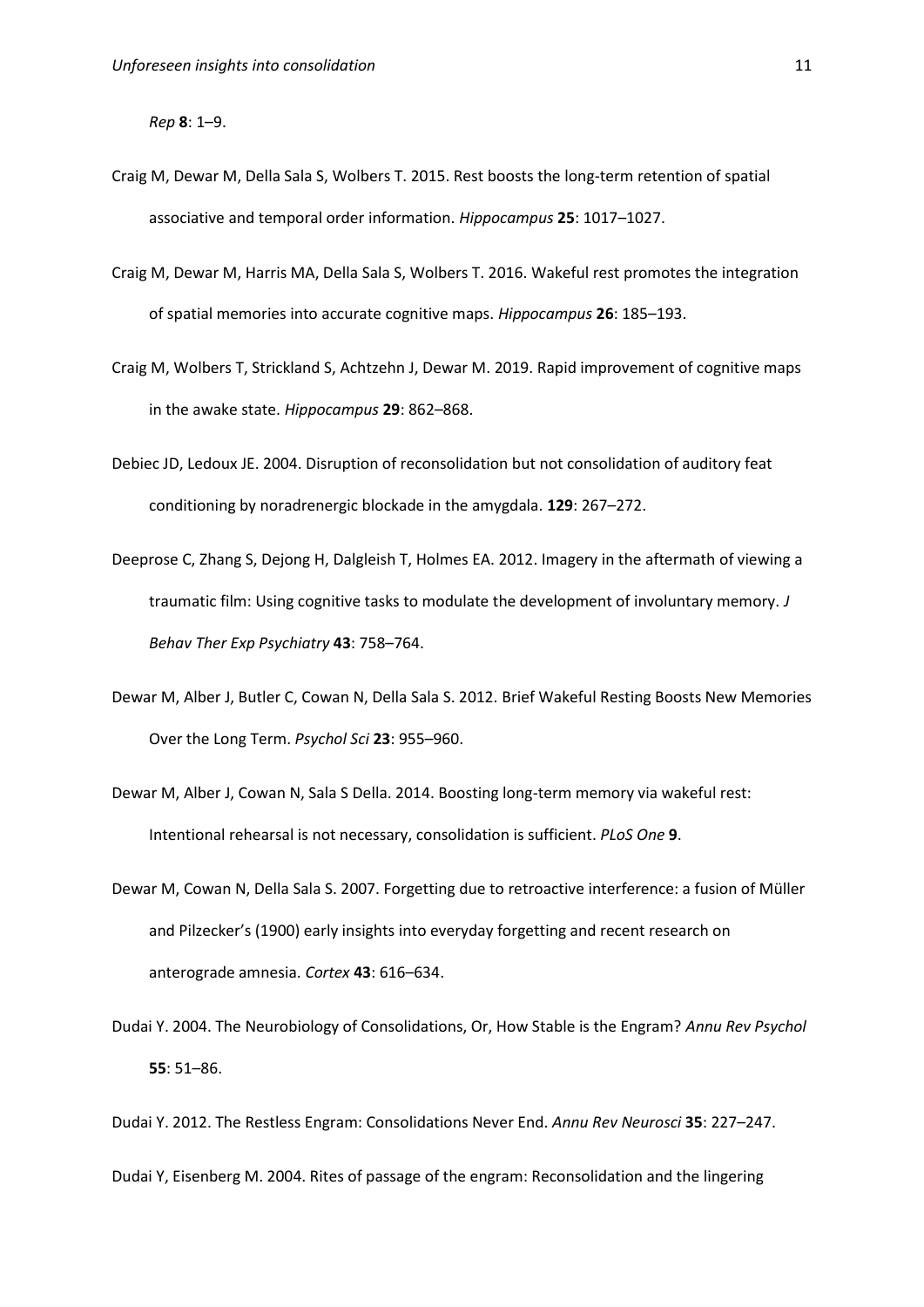consolidation hypothesis. *Neuron* **44**: 93–100.

- Ferrara M, Iaria G, Tempesta D, Curcio G, Moroni F, Marzano C, De Gennaro L, Pacitti C. 2008. Sleep to find your way: The role of sleep in the consolidation of memory for navigation in humans. *Hippocampus* **18**: 844–851.
- Forcato C, Argibay PF, Pedreira ME, Maldonado H. 2009. Human reconsolidation does not always occur when a memory is retrieved: The relevance of the reminder structure. *Neurobiol Learn Mem* **91**: 50–57.
- Gaskell MG, Warker J, Lindsay S, Frost R, Guest J, Snowdon R, Stackhouse A. 2014. Sleep Underpins the Plasticity of Language Production. *Psychol Sci* **25**: 1457–1465.
- Hagenaars MA, Holmes EA, Klaassen F, Elzinga B. 2017. Tetris and Word games lead to fewer intrusive memories when applied several days after analogue trauma. *Eur J Psychotraumatol* **8**: 1386959.
- Hasselmo ME. 1999. Neuromodulation: acetylcholine and memory consolidation. **3**: 351–359.
- Humiston GB, Wamsley EJ. 2018. A brief period of eyes-closed rest enhances motor skill consolidation. *Neurobiol Learn Mem* **155**: 1–6.
- Hupbach A, Gomez R, Hardt O, Nadel L. 2007. Reconsolidation of episodic memories: A subtle reminder triggers integration of new information. *Learn Mem* **14**: 47–53.
- James EL, Bonsall MB, Hoppitt L, Tunbridge EM, Geddes JR, Milton AL, Holmes EA. 2015. Computer Game Play Reduces Intrusive Memories of Experimental Trauma via Reconsolidation-Update Mechanisms. *Psychol Sci* **26**: 1201–1215.
- Karpicke JD, Roediger HL. 2008. The critical importance of retrieval for learning. *Science (80- )* **319**: 966–968.

Klinzing JG, Rasch B, Born J, Diekelmann S. 2016. Sleep's role in the reconsolidation of declarative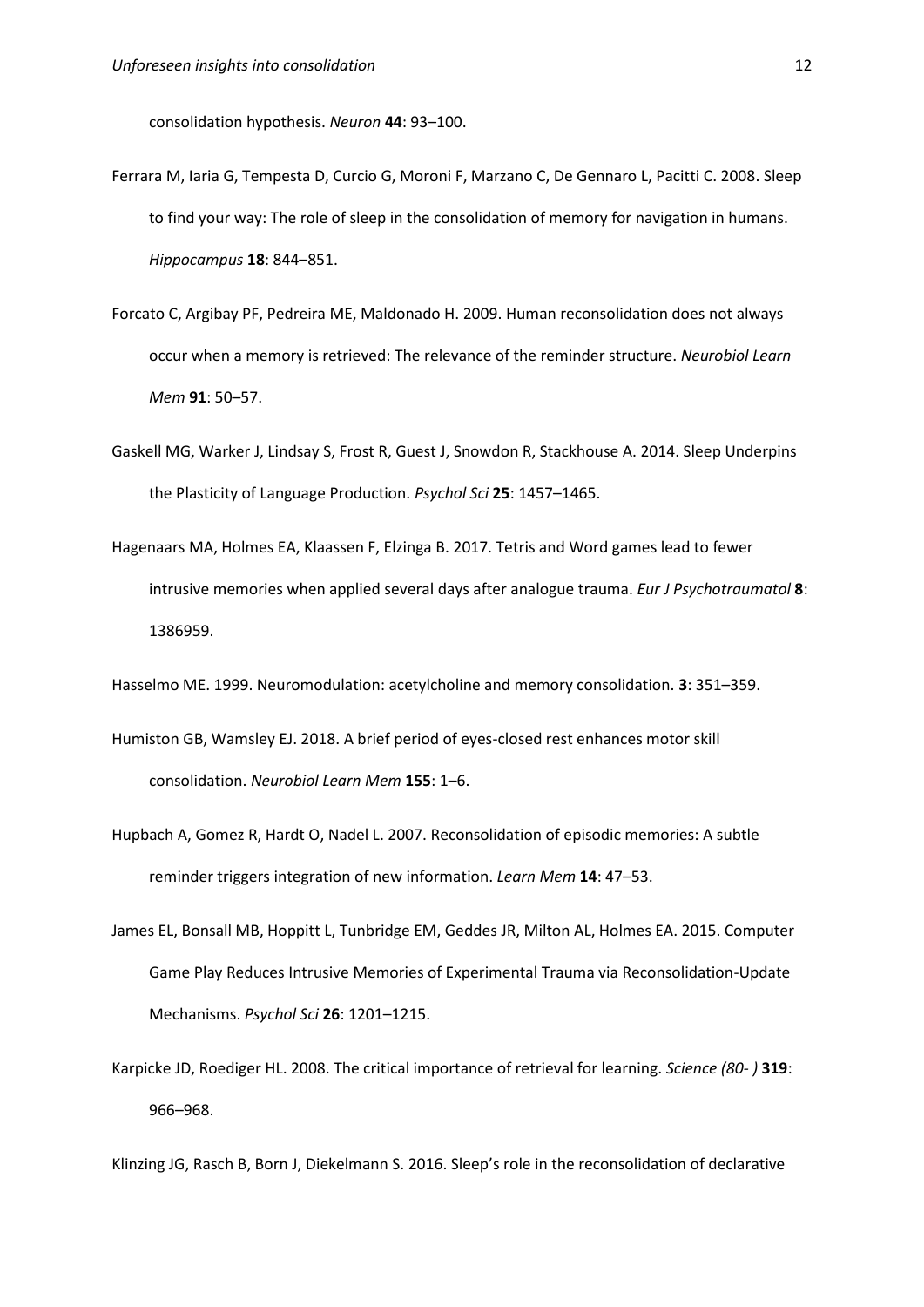memories. *Neurobiol Learn Mem* **136**: 166–173.

- Kroes MCW, Tendolkar I, Van Wingen GA, Van Waarde JA, Strange BA, Fernández G. 2014. An electroconvulsive therapy procedure impairs reconsolidation of episodic memories in humans. *Nat Neurosci* **17**: 204–206.
- Lahl O, Wispel C, Willigens B, Pietrowsky R. 2008. An ultra short episode of sleep is sufficient to promote declarative memory performance. *J Sleep Res* **17**: 3–10.
- Loftus EF. 2005. Planting misinformation in the human mind : A 30-year investigation of the malleability of memory. 361–366.
- McKenzie S, Eichenbaum H. 2011. Consolidation and Reconsolidation: Two Lives of Memories? *Neuron* **71**: 224–233.
- Mednick SC, Cai DJ, Shuman T, Anagnostaras S, Wixted JT. 2011. An opportunistic theory of cellular and systems consolidation. *Trends Neurosci* **34**: 504–514.

Mercer T. 2015. Wakeful rest alleviates interference-based forgetting. *Memory* **23**: 127–137.

- Przybyslawski J, Sara SJ. 1997. Reconsolidation of memory after its reactivation. *Behav Brain Res* **84**: 241–246.
- Rodriguez WA, Phillips MY, Rodriguez SB, Martinez JL. 1993. Cocaine administration prior to reactivation facilitates later acquisition of an avoidance response in rats. *Psychopharmacology (Berl)* **112**: 366–370.
- Roediger HL, Butler AC. 2011. The critical role of retrieval practice in long-term retention. *Trends Cogn Sci* **15**: 20–27.
- Sacripante R, McIntosh RD, Della Sala S. 2019. Benefit of wakeful resting on gist and peripheral memory retrieval in healthy younger and older adults. *Neurosci Lett* **705**: 27–32.

Schwabe L, Nader K, Pruessner JC. 2014. Reconsolidation of human memory: Brain mechanisms and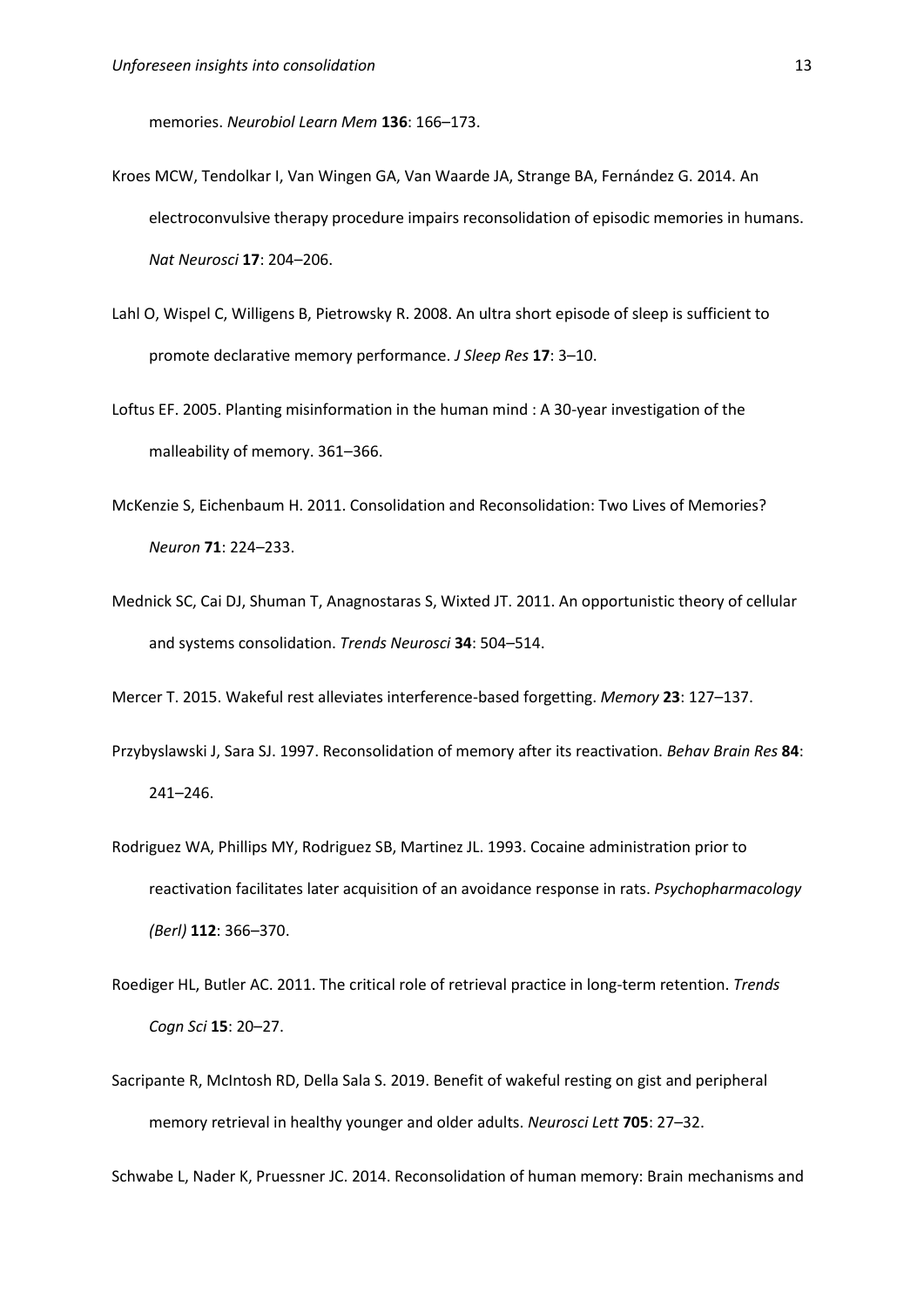clinical relevance. *Biol Psychiatry* **76**: 274–280.

- Spiers HJ, Bendor D. 2014. Enhance, delete, incept: Manipulating hippocampus-dependent memories. *Brain Res Bull* **105**: 2–7.
- Stickgold R, Walker MP. 2007. Sleep-dependent memory consolidation and reconsolidation. *Sleep Med* **8**: 331–343.
- Wamsley EJ, Tucker MA, Payne JD, Stickgold R. 2010. A brief nap is beneficial for human routelearning: The role of navigation experience and EEG spectral power. *Learn Mem* **17**: 332–336.
- Wichert S, Wolf OT, Schwabe L. 2011. Reactivation, interference, and reconsolidation: Are recent and remote memories likewise susceptible? *Behav Neurosci* **125**: 699–704.

Wixted JT. 2004. The Psychology and Neuroscience of Forgetting. *Annu Rev Psychol* **55**: 235–269.

Wixted JT, Cai DJ. 2013. Memory Consolidation. *Oxford Handb Cogn Neurosci* 436–455.

### **Figure legends**

**Figure 1. Experimental paradigm.** Participants were presented 60 photos of unique everyday items from the Mnemonic Similarity Task (e.g. Stark et al. 2013) in unique locations on a computer screen. They then experienced 10 minutes of a post-encoding delay task (a spot-the-difference game). Memory for the location of half of the encoded items  $(N = 30)$  was then probed via a first delayed recall test (via touchscreen response), before participants completed one of two post-retrieval delay periods, each of which were 10 minutes in duration: **A**) awake quiescence (N = 30), or **B**) an engaging perceptual task (a further spot-the-difference game comprising different stimuli to the earlier one) (N=30). In the subsequent second delayed recall test, participants' memory for the location of *all* the retrieved and non-retrieved items was probed ( $N = 60$ ) (via touchscreen response). The experimental procedure took place in a single session.